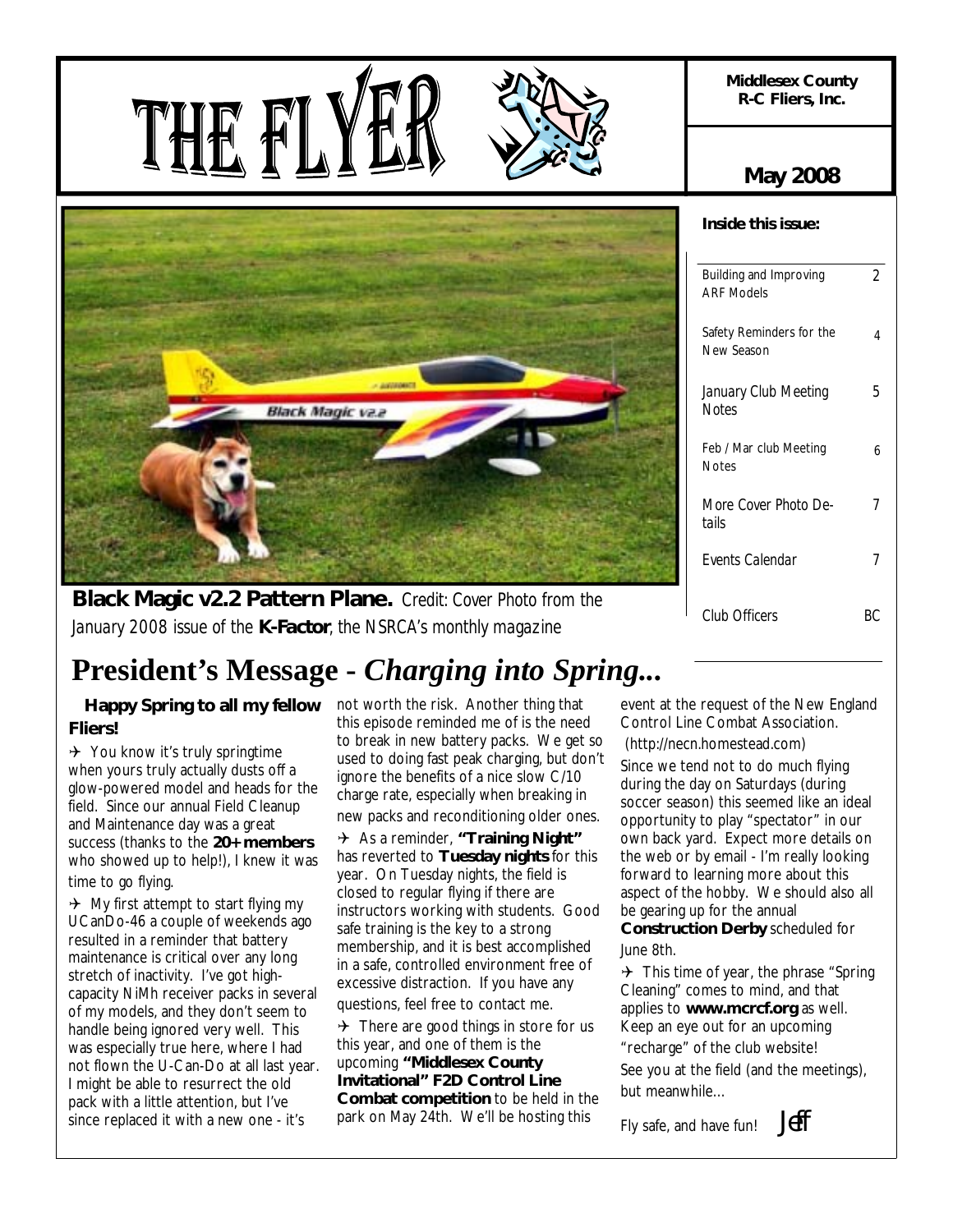

# **Introduction to RC Pattern** *by Jim Orsborn*

 Okay, so the Intro to RC Pattern that we scheduled for May 4th almost happened. Personal travel, work, and several other distractions got in the way of our early scheduling efforts. But then on April 27th I got an email from one of the speakers asking if we had set the date! Needless to say I went into high gear trying to set the date and finalize plans.

Scott Smith (MA) and John Pavlick (CT) are District 1 Pattern pilots and they had agreed to visit our field for an Informal Introduction to Pattern. Plans were to have them bring several RC Pattern planes , and they were going to make a couple demonstration flights. Between flights, Scott and John agreed to answer questions and show us some of their equipment.

# **Proposed Fun Fly style Pattern Competition**

I am proposing that our club host a new event later this fall. The rules are going to include a Pattern sequence, but I'd like to think we can make it a Fun-Fly type of event like we had last year. I'm offering the following guidelines and hope that I get some feedback.

**Planes**: We're definitely going to have to exclude the really large ones; say over 80" wing span . But should we limit electric entries? Last year, we let anything fly that could complete all of the maneuvers.

**Classes**: I'm thinking Novice and Expert. The Novice class will include both rolls and loops, but no snaps or point rolls like the Expert. I think we can add another class with some 3D maneuvers.

**Judging**: How about using NSCRA Aerobatic Judging rules as the guideline? I think we need some more help in this area; but I'm thinking about adding a timer judge, a safety judge, and maybe an "artistic" judge? More to come. Later.

#### **Sequences**:

#### Novice: 1. Taxi maneuver

2. Takeoff 3. Two Loops 4. Pattern Turn 5. Stall Turn 6. Horizontal Roll 7. Landing Expert: 1. Taxi maneuver 2. Takeoff 3. Square Loop 4. Humpty Bump \* 5. Stall Turn \*\* 6. Cobra 7. Half Reverse Cuban Eight 8. Landing. Some possible 3D substitutions might include: \* 30 Sec. Hover and

> \*\* 360 degree Torque Roll.

I've includes the taxi maneuver which would be timed. And a spot landing would get bonus points like our Fun Fly event last year. Notice that there is no balloon bust maneuver. The aerobatic maneuvers will not be timed, because they would be judged for precision.

## **Feedback**:

Okay, this is not going to work without some feedback from you, the membership. I am all ears, so please let me know if you would enter this event, what rule changes would make it more fun, what you think we should offer as prizes, what date(s) do you prefer.

Jim Orsborn jto@mitre.org (617) 893-9668 Cell

# Page 2 **The FLYER**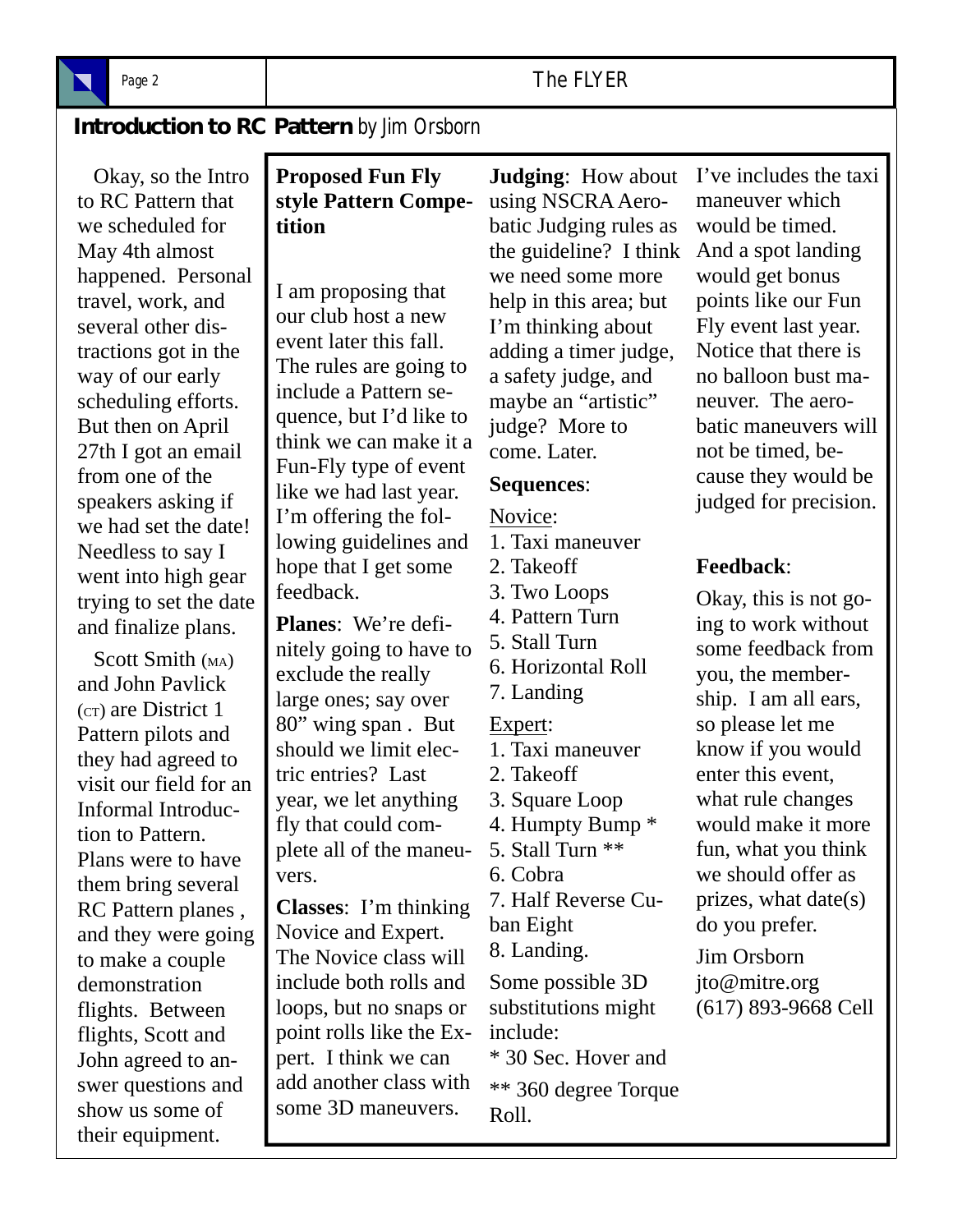## **Is Our Field Suitable?**

 One of the key things that Scott and John were going to talk about was the suitability of our field for actually flying pattern. Scott Smith had taken a look at the Google map of the field and was worried that he needed to fly out over the beaver pond — behind the big tree across the runway.

 Apparently the normal "flight box" for pattern competitions is 150 meters out from the pilot & judges station.

 To understand this perspective, I took a plane to the field the other day and tried to step back from our usual pilot's station. I put the plane on the ground in the pits, and stayed their while I taxied out to the runway. Just before takeoff, I stepped back further until I was standing just in front of the Frequency Pin.

 I was able to fly some basic maneuvers out over the runway. But the "feel" really is quite different being that far away from the plane. Remember, we teach takeoff and landing while standing almost on the runway.

 But, I was actually surprised how much better I could see the plane as it did loops. Level passes were also much lower because I was inside the tree line.

 I found that the turn around maneuvers at each end of the field were a lot more difficult. I had trouble staying in line with the runway on these turns, so I usually had to make a correction after each turn to push the plane out away from me.

 I thought about making the landing from where I was standing, but decided the better choice was to use the regular pilot's box located beside the runway. By the way, I kept the

same flight line and did not fly over the pit area.

# **Why the Interest in Pattern?**

 In this last section I'm going to try and explain why I'm interested in Pattern and suggest how it might just make us all better pilots.

 To me, pattern planes and their pilots are what fine cabinets and a cabinet maker are to wood working. Anyone can learn to use a hammer and a circular saw. But you need better tools and more skill to build a fine cabinet.

 We use trainers to teach the basics of flight, but our program does not even talk about using the rudder in flight. To fly aerobatic maneuvers well, the pilot must know how to use the rudder with finesse. To fly a circular loop, the pilot also needs to know a bit about throttle management as well.

Did you know that pattern pilots try to have enough power to climb at the same speed the fly level flight? They also try to use props that will help slow them down in dives, so they can maintain the same speed in a dive.

 Over the years, model airplanes have become so much better and they can perform amazing feats. But it still takes a lot of skill to fly graceful aerobatics.

 I'm told that big (2 Meter) planes fly a whole lot better than the smaller versions. So I guess my dream would be to fly a large pattern plane and have it last for hundreds of flights.

#### **Conclusion**

 So let me know what you think about a Pattern Fun Fly event. Do I just drop the idea, or should I refine the rules and post some guidelines for flying and judging each maneuver?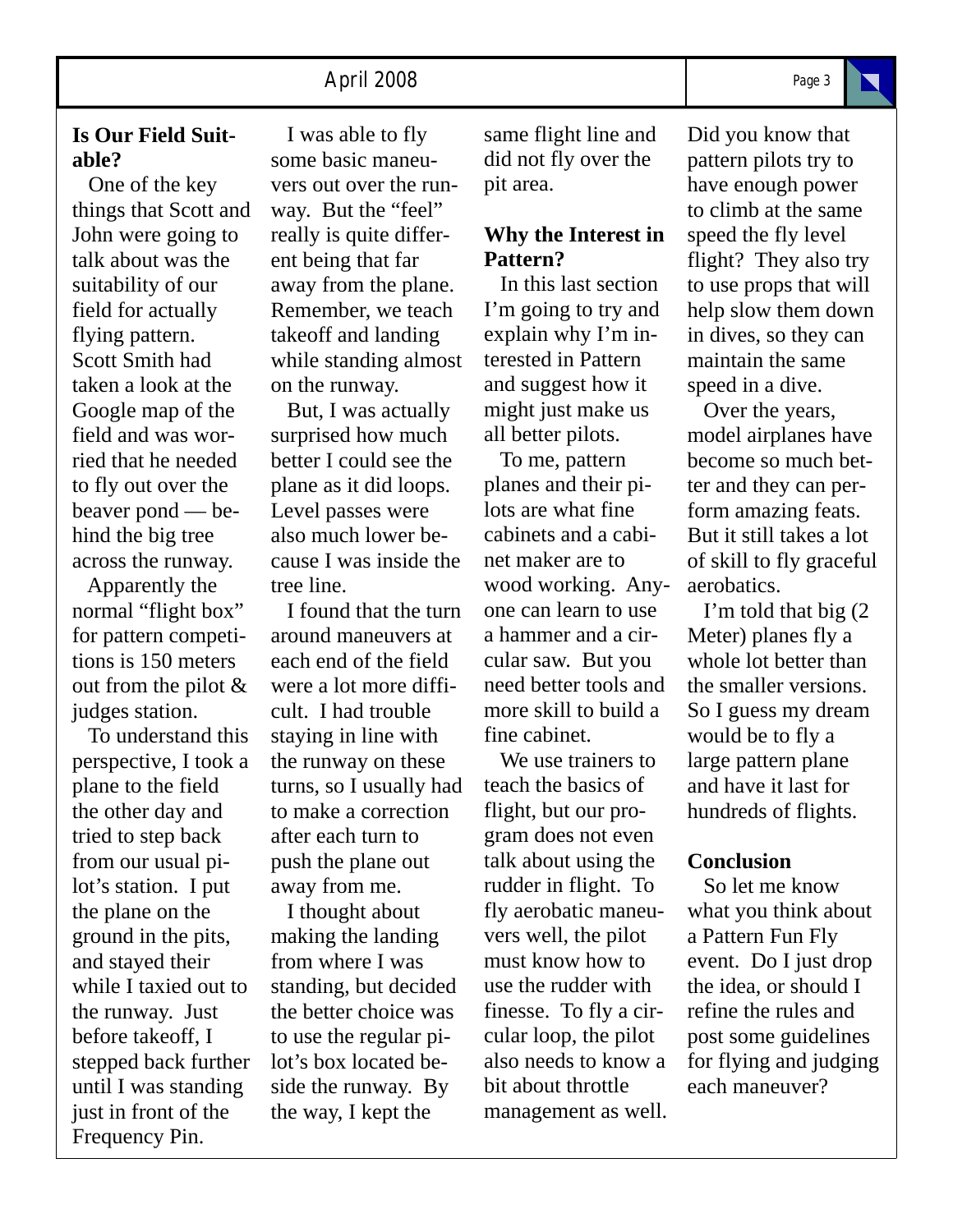# Page 4 **The FLYER**

# **Apr Club Meeting** by Jim Orsborn in the fall. Yankee conditions well. We

 Jeff Ward called our April meeting to order with 16 members and 1 guest in attendance. He checked with Ray Capobianco who indicated that our current membership stands at 68 paid up members. If there is anyone who has not yet paid, dues for 2008 have gone up, so please check the Website and Membership application for the latest dues information.

 Vic Vogel, our new Treasurer reported that we started with \$5,825 in the bank, but after adding dues and auction income and paying some minor bills, we now have \$6,638 as of the end of March. Pretty good for a small club.

 Jeff reported that plans are going well for the Field Cleanup Day scheduled for April 19th. (Sorry we don't

have any pics for this newsletter — maybe next month.) Plans include working on the benches, a new safety fence and a bit of painting in addition to the usual grounds work.

 Jeff also mentioned that the Recreation Department had posted an April 23rd Introduction to RC Flight in their Activities Bulletin. He did not know who would show up, but requested help with planes, simulators and extra magazines.

 We currently have two club events on the official schedule. June 8th is the next Construction Derby, and June 15th there is a trip to the Windsor Locks Aviation Museum at Bradley Field in CT.

 In addition to these first two events, July 20th has been proposed as a Family Fun Day and a date has yet to be set for a Fun Fly competition

in the fall. Yankee Doodle is the weekend of Sept 12-14 this year. Please watch the calendar for event dates as they become finalized.

 Dave Varrell reported that the town rolled the runway for free. Not sure exactly how this happened, but the field does look to be in pretty good shape. A few brave flyers have already used it this year.

 Ray reminded folks that **Training Night** this year will be Tuesday evening. Soccer and Track continue to be in conflict with our schedule. Contact Ray if interested in training.

 Tim Smith, from Acton, was our guest this month. Tim says he has a couple of kids, and he has been flying a Super Cub from Hobby Zone. The problem is it is slow and does not handle windy

suggested that Tim join our flight training program and learn how to fly for free.

 His interest in electric planes sparked a bit of a debate. Have electrics risen to the point where they can make a suitable trainer aircraft?

## **New Business**:

 Jeff reported that he had been approached by a Control Line Combat group that is interested in holding an event on our upper field. Consensus was that it would not be a problem, so Jeff was asked to finalize plans. (Ed. Note: The date has been set for May 24th. — Check the website for updates.

## **Raffle**:

 Pres. Jeff Ward won the raffle this month. He flew the Indoor RTF Ember after the meeting.

Raffle prizes were from **Hobby Fever**. Stop by and say thanks.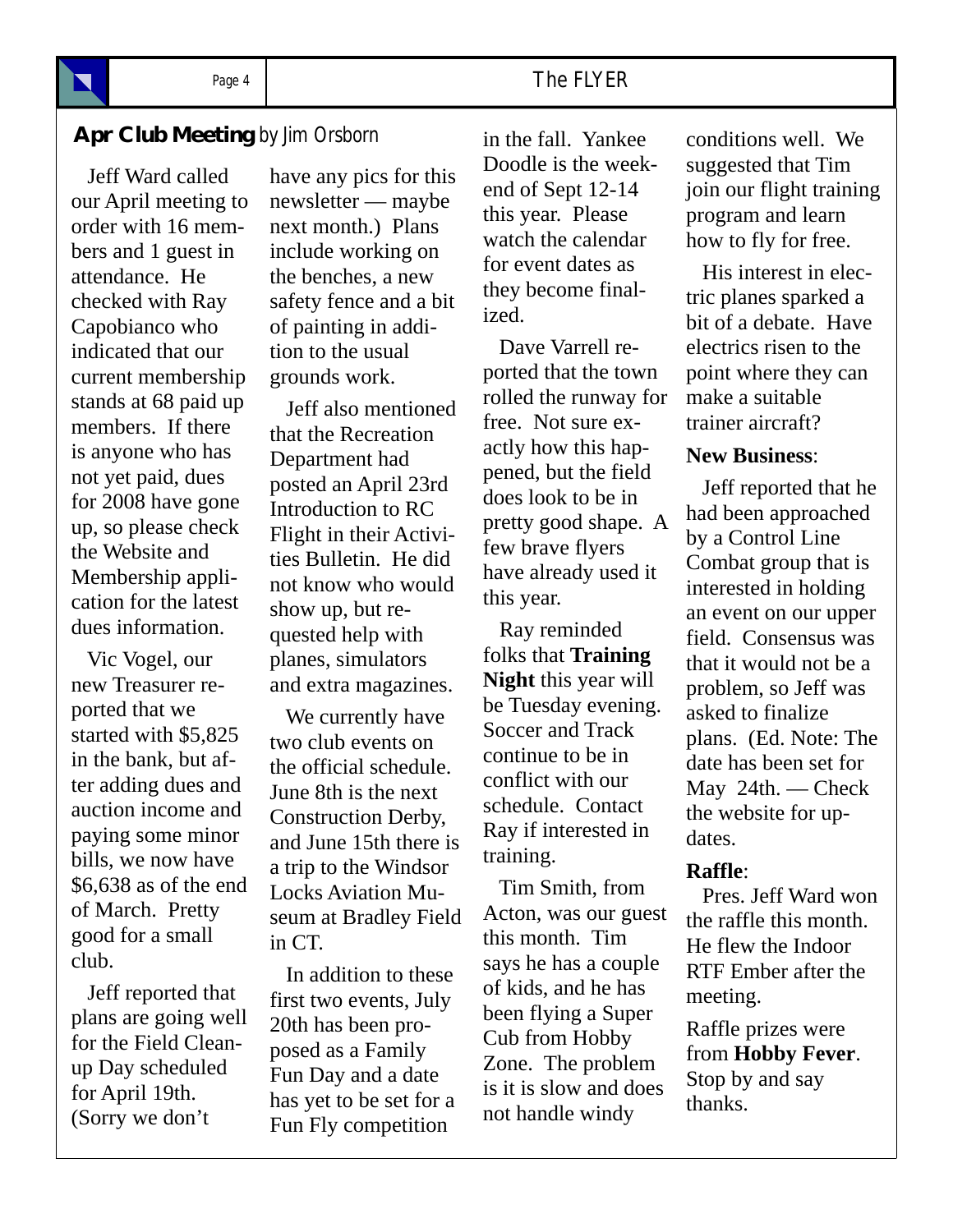# **Calendar of Events**

 First, notice that Tuesday has now been designated as Training Night. Last year we had issues with the Track Team having meets on Wed afternoons, so we changed to Tuesday.

 Club meeting are the second Wednesday of each month. If you have not been to a meeting recently, we would enjoy having you stop by to renew friendships. Each month we have a show and tell time, so bring something to share and get a free ticket for the monthly raffle prize.

 Both Mother's Day and Father's Day are listed on the calendar. Don't forget Mother's day, and maybe you can get a pass to take in the trip to the Windsor Locks Aviation Museum on Father's Day. Rumor is they hold this day special at the museum, and let fathers actually climb into the cockpit seats on several museum exhibits. Make the trip (Contact Dave Varrell) and you

might just get a chance to take a virtual ride in a P-51, a B-25 or some other piece of aviation history.

 Our Construction Derby is on the calendar scheduled for June 8th. This is always a fun event. We're looking forward to the possibility of having Andy Argentia, AMA District 1 VP, visit the field for this event. We may even make a photo spread in the District 1 Report for MA.

 I have listed two possible Pattern events. These are listed on the NSRCA Website, so if you are interested in more info go to http://www.nsrca.us and click on District 1.

 We still have a few other events scheduled for later in the year. They include a Family Fun Day on July 20th and Yankee Doodle on Sept. 12—14.

# **May 2008**

| <b>Sun</b>           | Mon Tue |    | Wed | Thu             | Fri | <b>Sat</b> |
|----------------------|---------|----|-----|-----------------|-----|------------|
| 11 May: Mother's Day |         |    |     | 1               | 2   | 3          |
| 4                    | 5       | 6  | 7   | 8               | 9   | 10         |
| Ш                    | 12      | 13 | 14  | $\overline{15}$ | 16  | 17         |
| 18                   | 19      | 20 | 21  | 22              | 23  | 24         |
| 25                   | 26      | 27 | 28  | 29              | 30  | 31         |

**Sat. May 10**: **Pattern Primer**, at the Aeroguidance Society Airport in Endicott, NY.

**Wed. May 14**: **MCRCF Monthly Meeting**, at the Lewis Building on Boston Road



**Sun. Jun 8th: MCRCF Construction Derby**.

**Wed. Jun 11**: **MCRCF Monthly Meeting**, at the Lewis Building on Boston Road

**Sat. Jun 14**: **Pattern Primer**, at SIRCM Field on Staten Island, NY